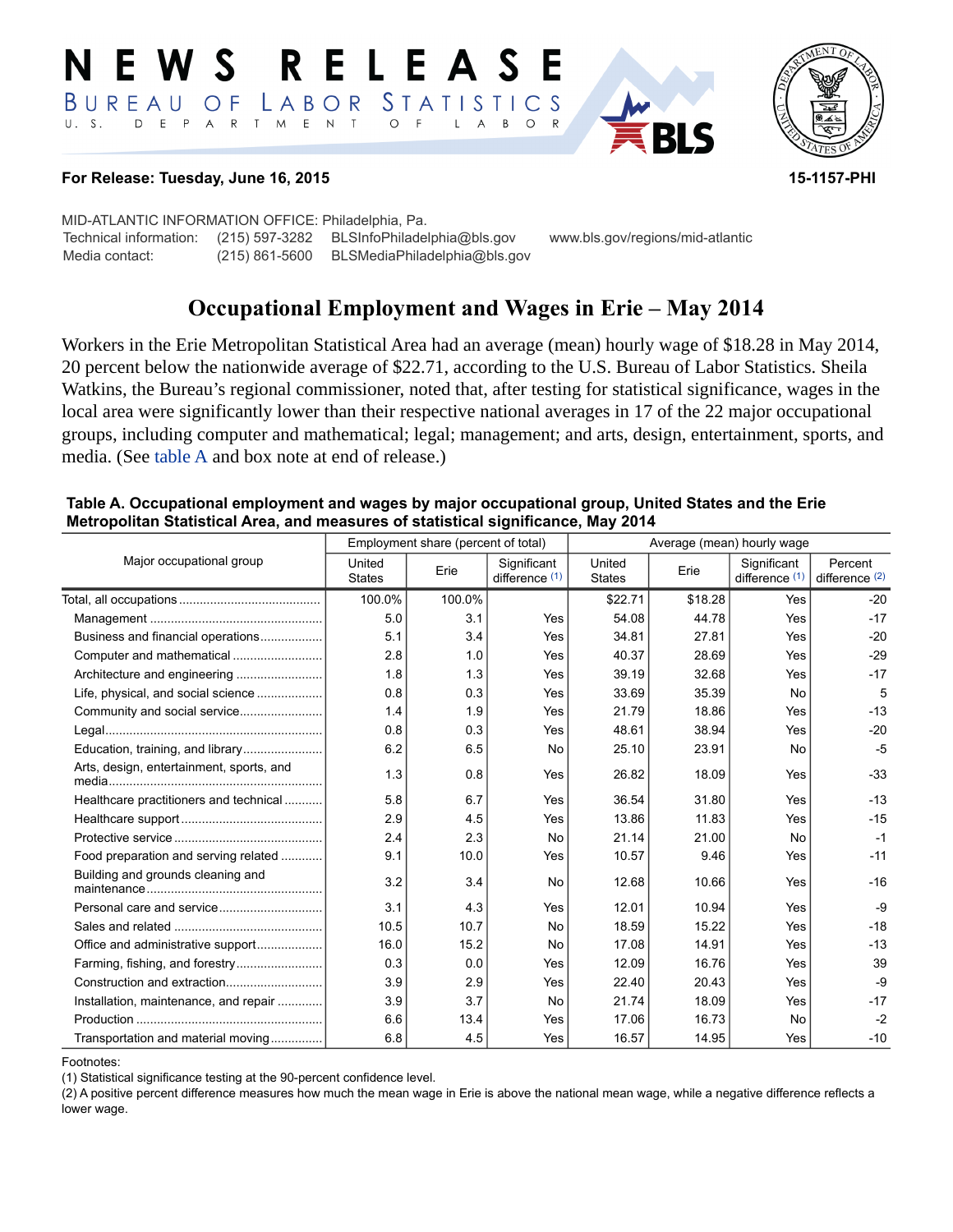When compared to the nationwide distribution, Erie employment shares were significantly higher in 6 of the 22 occupational groups including production and healthcare support. Conversely, 10 groups had employment shares significantly below their national representation; these groups included transportation and material moving, management, and computer and mathematical.

One occupational group—production—was chosen to illustrate the diversity of data available for any of the 22 major occupational categories. Erie had 16,780 jobs in production, accounting for 13.4 percent of local area employment, significantly above the 6.6-percent share nationally. The average hourly wage for this occupational group locally was \$16.73, which was comparable to the national average of \$17.06.

With employment of 1,270, first-line supervisors of production and operating workers was the largest occupation within the production group, followed by machinists (930). Among the higher-paying jobs were first line supervisors of production and operating workers (\$25.25) and tool and die makers (\$22.23). At the lower end of the wage scale were laundry and dry-cleaning workers and bakers, with mean hourly wages of \$10.35 and \$11.73, respectively. (Detailed occupational data for the business and financial operations group are presented in [table 1;](#page-3-0) for a complete listing of detailed occupations go to [www.bls.gov/oes/current/](https://www.bls.gov/oes/current/oes_21500.htm) [oes\\_21500.htm](https://www.bls.gov/oes/current/oes_21500.htm).)

Location quotients allow us to explore the occupational make-up of a metropolitan area by comparing the composition of jobs in an area relative to the national average. (See [table 1.](#page-3-0)) For example, a location quotient of 2.0 indicates that an occupation accounts for twice the share of employment in the area than it does nationally. In the Erie area, above-average concentrations of employment were found in several of the occupations within the production group. For instance, metal and plastic molding, coremaking, and casting machine setters, operators, and tenders were employed at almost six times times the national rate. On the other hand, butchers and meat cutters had a location quotient of 1.1 in Erie, meaning that this particular occupation's local and national employment shares were similar.

These statistics are from the Occupational Employment Statistics (OES) survey, a federal-state cooperative program between BLS and State Workforce Agencies, in this case, the Pennsylvania Department of Labor and Industry.

## **Note**

OES wage and employment data for the 22 major occupational groups in the Erie Metropolitan Statistical Area were compared to their respective national averages based on statistical significance testing. Only those occupations with wages or employment shares above or below the national wage or share after testing for significance at the 90-percent confidence level meet the criteria.

NOTE: A value that is statistically different from another does not necessarily mean that the difference has economic or practical significance. Statistical significance is concerned with the ability to make confident statements about a universe based on a sample. It is entirely possible that a large difference between two values is not significantly different statistically, while a small difference is, since both the size and heterogeneity of the sample affect the relative error of the data being tested.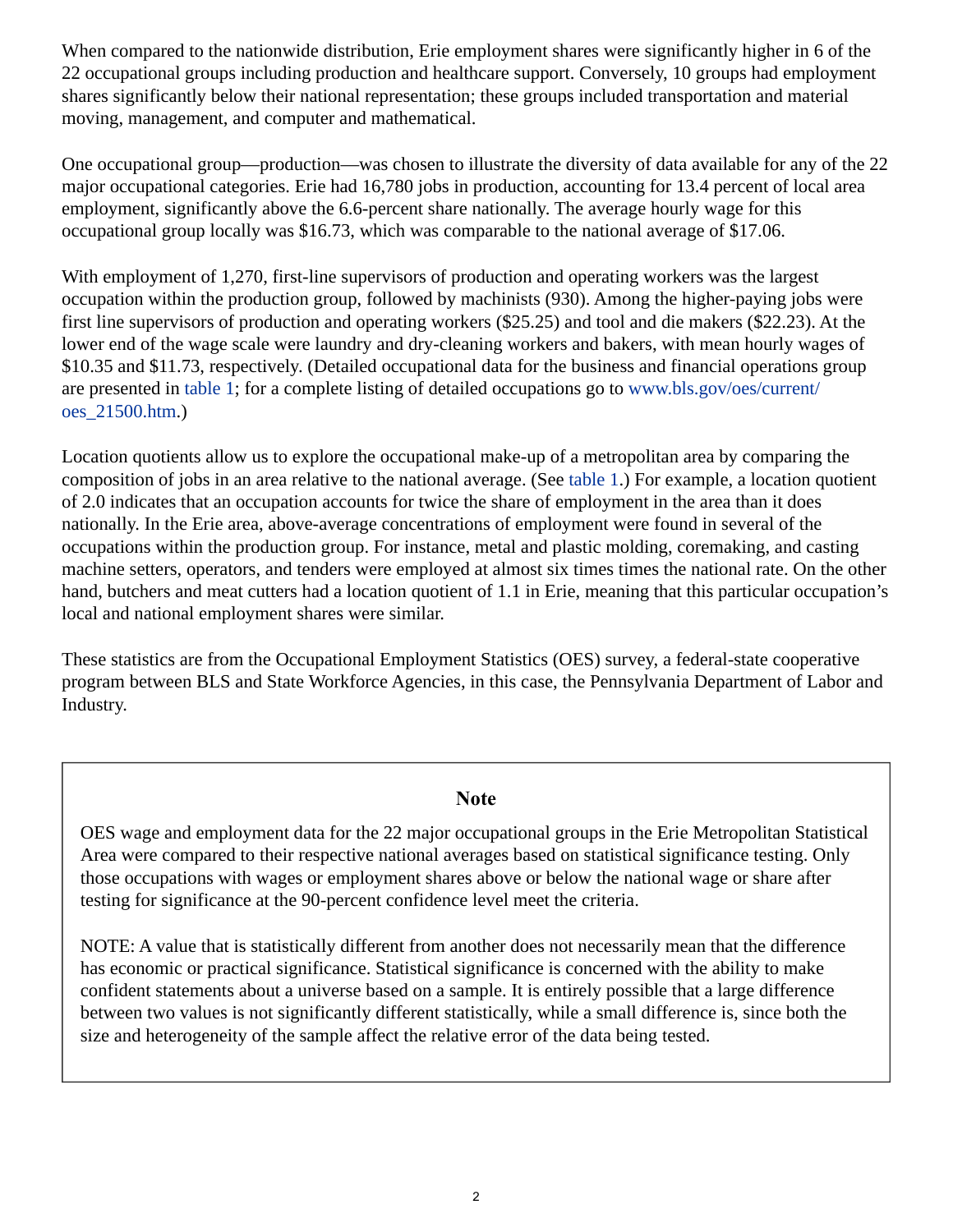# **Technical Note**

The Occupational Employment Statistics (OES) survey is a semiannual mail survey measuring occupational employment and wage rates for wage and salary workers in nonfarm establishments in the United States. Guam, Puerto Rico, and the Virgin Islands are also surveyed, but their data are not included in the national estimates. OES estimates are constructed from a sample of about 1.2 million establishments. Each year, forms are mailed to two semiannual panels of approximately 200,000 sampled establishments, one panel in May and the other in November. May 2014 estimates are based on responses from six semiannual panels collected over a 3-year period: May 2014, November 2013, May 2013, November 2012, May 2012, and November 2011. The overall national response rate for the six panels is 74.3 percent based on establishments and 70.5 percent based on employment. The sample in the Erie Metropolitan Statistical Area included 1,652 establishments with a response rate of 76 percent. For more information about OES concepts and methodology, go to [www.bls.gov/news.release/ocwage.tn.htm](https://www.bls.gov/news.release/ocwage.tn.htm).

The OES survey provides estimates of employment and hourly and annual wages for wage and salary workers in 22 major occupational groups and 821 detailed occupations for the nation, states, metropolitan statistical areas, metropolitan divisions, and nonmetropolitan areas. In addition, employment and wage estimates for 94 minor groups and 458 broad occupations are available in the national data. OES data by state and metropolitan/nonmetropolitan area are available from [www.bls.gov/oes/current/oessrcst.htm](https://www.bls.gov/oes/current/oessrcst.htm) and [www.bls.gov/](https://www.bls.gov/oes/current/oessrcma.htm) [oes/current/oessrcma.htm,](https://www.bls.gov/oes/current/oessrcma.htm) respectively.

The May 2014 OES estimates are based on the 2010 Standard Occupational Classification (SOC) system and the 2012 North American Industry Classification System (NAICS). Information about the 2010 SOC is available on the BLS website at [www.bls.gov/soc](https://www.bls.gov/soc) and information about the 2012 NAICS is available at [www.bls.gov/bls/naics.htm.](https://www.bls.gov/bls/naics.htm)

## **Area definitions**

The substate area data published in this release reflect the standards and definitions established by the U.S. Office of Management and Budget.

The **Erie, Pa. Metropolitan Statistical Area** includes Erie County in Pennsylvania.

# **Additional information**

OES data are available on our regional web page at [www.bls.gov/regions/mid-atlantic.](https://www.bls.gov/regions/mid-atlantic) Answers to frequently asked questions about the OES data are available at [www.bls.gov/oes/oes\\_ques.htm](https://www.bls.gov/oes/oes_ques.htm). Detailed technical information about the OES survey is available in our Survey Methods and Reliability Statement on the BLS website at [www.bls.gov/oes/current/methods\\_statement.pdf.](https://www.bls.gov/oes/2013/may/methods_statement.pdf) Information in this release will be made available to sensory impaired individuals upon request – Voice phone: 202-691-5200; Federal Relay Service: 1-800-877-8339.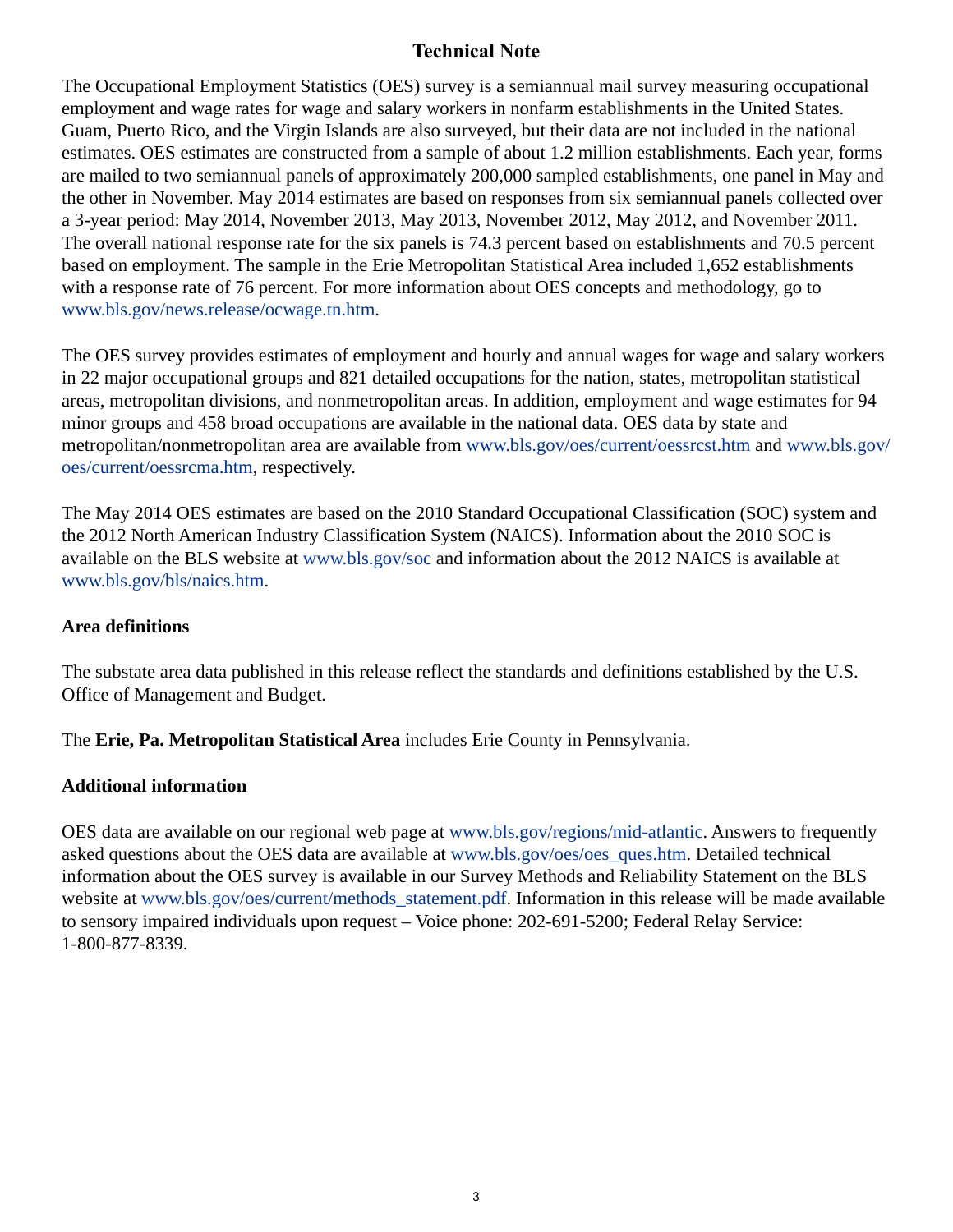## <span id="page-3-0"></span>**Table 1. Employment and wage data from the Occupational Employment Statistics survey, by occupation, Erie Metropolitan Statistical Area, May 2014**

| Occupation (1)                                                                                               | Employment <sup>(2)</sup> |                         | Mean wage |                       |  |
|--------------------------------------------------------------------------------------------------------------|---------------------------|-------------------------|-----------|-----------------------|--|
|                                                                                                              | Level                     | Location quotient $(3)$ | Hourly    | Annual <sup>(4)</sup> |  |
|                                                                                                              | 16,780                    | 2.0                     | \$16.73   | \$34,800              |  |
| First-line supervisors of production and operating                                                           | 1,270                     | 2.3                     | 25.25     | 52,520                |  |
| Electrical and electronic equipment assemblers                                                               | 520                       | 2.7                     | 12.50     | 26,010                |  |
|                                                                                                              | 30                        | 0.9                     | 16.45     | 34,210                |  |
|                                                                                                              | 70                        | 1.0                     | 17.49     | 36,370                |  |
|                                                                                                              | 740                       | 0.7                     | 14.22     | 29,580                |  |
|                                                                                                              | 140                       | 0.6                     | 13.75     | 28,600                |  |
|                                                                                                              | 260                       | 1.6                     | 11.73     | 24,400                |  |
|                                                                                                              | 140                       | 1.1                     | 16.20     | 33,690                |  |
|                                                                                                              | 220                       | 1.9                     | 14.34     | 29,830                |  |
| Food cooking machine operators and tenders                                                                   | (5)                       | (5)                     | 12.81     | 26,640                |  |
| Computer-controlled machine tool operators, metal                                                            | 350                       | 2.5                     | 16.99     | 35,340                |  |
| Computer numerically controlled machine tool                                                                 | 70                        | 3.1                     | 18.33     | 38,120                |  |
| Extruding and drawing machine setters, operators,                                                            | 180                       | 2.6                     | 13.87     | 28,840                |  |
| Forging machine setters, operators, and tenders,                                                             | 90                        | 4.6                     | 23.04     | 47,920                |  |
| Rolling machine setters, operators, and tenders,                                                             | 40                        | 1.4                     | 15.04     | 31,280                |  |
| Cutting, punching, and press machine setters,<br>operators, and tenders, metal and plastic                   | 810                       | 4.6                     | 13.58     | 28,240                |  |
| Drilling and boring machine tool setters, operators,                                                         | 70                        | 4.0                     | 17.62     | 36,650                |  |
| Grinding, lapping, polishing, and buffing machine tool<br>setters, operators, and tenders, metal and plastic | 210                       | 3.2                     | 14.39     | 29,920                |  |
| Lathe and turning machine tool setters, operators,                                                           | 180                       | 4.4                     | 17.33     | 36,040                |  |
|                                                                                                              | 930                       | 2.5                     | 19.86     | 41,300                |  |
| Metal-refining furnace operators and tenders                                                                 | 50                        | 2.5                     | 17.22     | 35,810                |  |
|                                                                                                              | (5)                       | (5)                     | 15.16     | 31,530                |  |
| Molding, coremaking, and casting machine setters,<br>operators, and tenders, metal and plastic               | 700                       | 5.9                     | 15.93     | 33,140                |  |
| Multiple machine tool setters, operators, and tenders,                                                       | 330                       | 3.6                     | 14.19     | 29,520                |  |
|                                                                                                              | 290                       | 4.0                     | 22.23     | 46,230                |  |
| Welders, cutters, solderers, and brazers                                                                     | 530                       | 1.5                     | 16.42     | 34,140                |  |
| Welding, soldering, and brazing machine setters,                                                             | (5)                       | (5)                     | 15.59     | 32,430                |  |
| Heat treating equipment setters, operators, and                                                              | 70                        | 3.7                     | 20.92     | 43,510                |  |
| Plating and coating machine setters, operators, and                                                          | 150                       | 4.6                     | 17.74     | 36,900                |  |
|                                                                                                              | 40                        | 1.2                     | 18.33     | 38,130                |  |
|                                                                                                              | (5)                       | (5)                     | 17.78     | 36,990                |  |
|                                                                                                              | (5)                       | (5)                     | 15.07     | 31,340                |  |
|                                                                                                              | 220                       | 1.2                     | 10.35     | 21,540                |  |
|                                                                                                              | 40                        | 0.3                     | 11.24     | 23,370                |  |
| Sawing machine setters, operators, and tenders,                                                              | (5)                       | (5)                     | 12.95     | 26,930                |  |
| Woodworking machine setters, operators, and                                                                  | 60                        | 0.9                     | 13.88     | 28,870                |  |
| Water and wastewater treatment plant and system                                                              | 110                       | 1.1                     | 22.26     | 46,300                |  |
|                                                                                                              | 70                        | 2.0                     | 23.88     | 49,670                |  |
|                                                                                                              | (5)                       | (5)                     | 22.57     | 46,950                |  |
| Chemical equipment operators and tenders                                                                     | 60                        | 1.1                     | 17.09     | 35,550                |  |